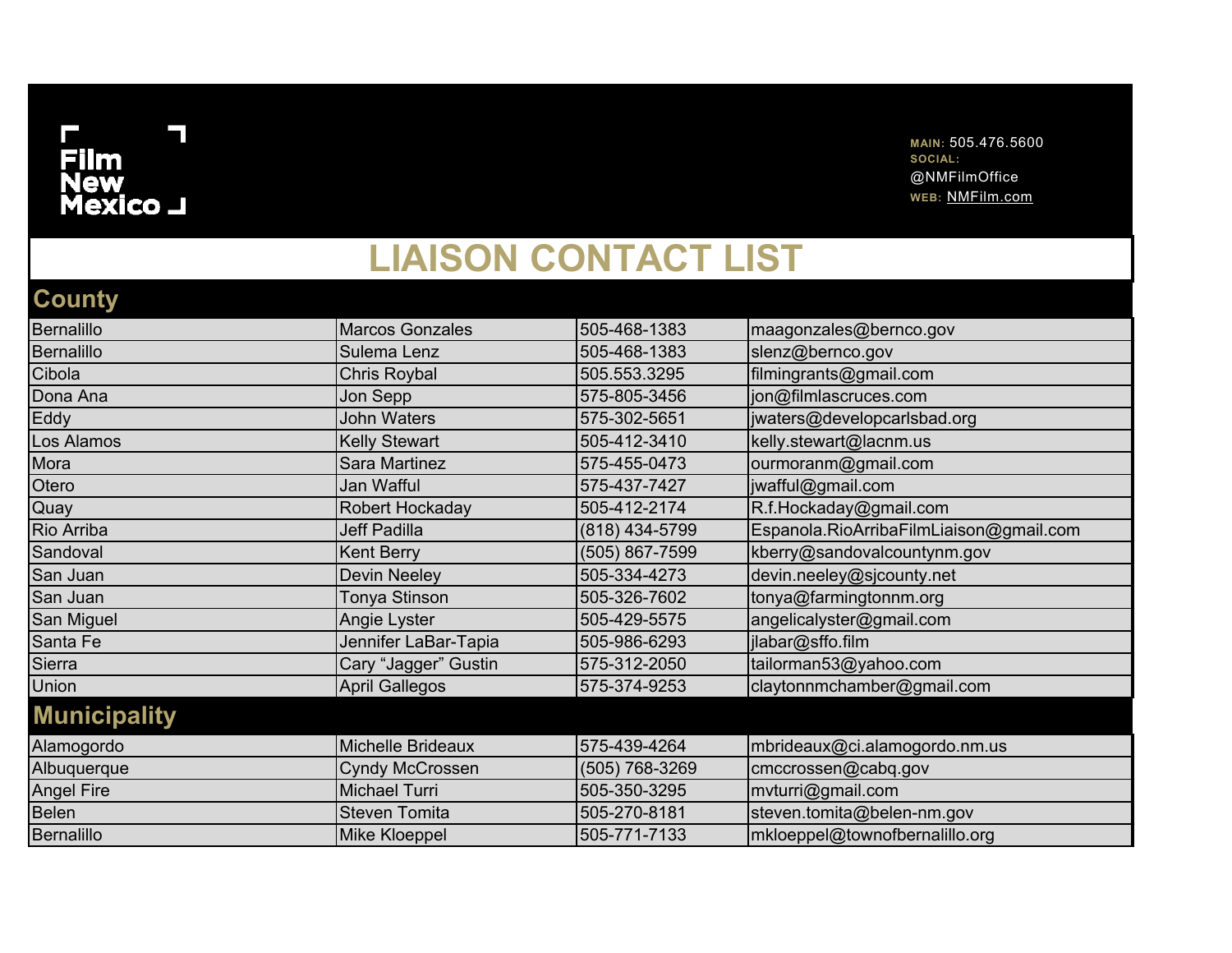| Carlsbad                      | <b>Jeff Campbell</b>   | 575-302-4751      | jeff.campbell@developcarlsbad.org     |
|-------------------------------|------------------------|-------------------|---------------------------------------|
| Carlsbad                      | <b>John Waters</b>     | 575-302-5651      | jwaters@developcarlsbad.org           |
| Carrizozo                     | Lisa Maue              | 575-973-3239      | lisabethmaue@gmail.com                |
| Cerrillos                     | <b>Todd Brown</b>      | 505-438-3008      | brownp52@yahoo.com                    |
| Clayton                       | <b>April Gallegos</b>  | 575-374-9253      | claytonnmchamber@gmail.com            |
| <b>Clovis</b>                 | Nicholas Mondragon     | 575-763-3435      | clovisnm@clovisnm.org                 |
| Corona                        | <b>Jason Gibbs</b>     | 575-849-5511      | jason.villageofcorona@plateautel.net  |
| Deming                        | <b>Cassie Arias</b>    | 575-546-8848 x118 | carias@cityofdeming.org               |
| Edgewood                      | <b>Courtney LaBrum</b> | 505-286-4518      | Clabrum@edgewood-nm.gov               |
| Espanola                      | Lou Baker              | 505-490-2559      | lbaker@espanolanm.gov                 |
| Farmington                    | <b>Tonya Stinson</b>   | 505-326-7602      | tonya@farmingtonnm.org                |
| Gallup                        | <b>Everrett Homer</b>  | 505-726-2600      | ehomer@gallupnm.gov                   |
| Grants                        | <b>Chris Roybal</b>    | 505.553.3295      | filmingrants@gmail.com                |
| Las Cruces                    | Jon Sepp               | 575-805-3456      | jon@filmlascruces.com                 |
| Las Vegas                     | <b>Chuck Griego</b>    | 505-429-1298      | cgriego@lasvegasnm.gov                |
| Los Alamos                    | <b>Kelly Stewart</b>   | 505-662-8087      | kelly.stewart@lacnm.us                |
| Los Ranchos de Albuquerque    | <b>Tiffany Justice</b> | (505) 344-6582    | tjustice@losranchosnm.gov             |
| Magdalena                     | <b>Richard Rumpf</b>   | 575-854-2261      | mayor@villageofmagdalena.com          |
| Milian                        | <b>Chris Roybal</b>    | 505.553.3295      | filmingrants@gmail.com                |
| Raton                         | Lucas Jansen           | 575-643-7501      | lucasaj2013@gmail.com                 |
| Rio Rancho                    | Noah Trujillo          | 505-891-7339      | ntrujillo@rrnm.gov                    |
| Roswell                       | Johnnie Lujan          | 575-637-6245      | j.lujan@roswell-nm.gov                |
| Ruidoso                       | <b>Justin Huffman</b>  | 505-660-1118      | justin@discoverruidoso.com            |
| Santa Fe                      | Jennifer LaBar-Tapia   | 505-986-6293      | jlabar@sffo.film                      |
| Santa Rosa                    |                        | 505-681-2066      |                                       |
| <b>Silver City</b>            | <b>Emily Gojkovich</b> |                   | egojkovich@gmail.com                  |
| Socorro                       | <b>Kat MacDonald</b>   | 575-835-0424      | socochamberdirector@gmail.com         |
| Taos                          | Karina Armijo          | (575) 737-5849    | aarmijo@taosgov.com                   |
| <b>Truth or Consequences</b>  | Cary "Jagger" Gustin   | 575-312-2050      | caryjaggergustin@sierracountyfilm.com |
| Tucumcari                     | <b>Bobby Hockaday</b>  | 505-412-2174      | R.f.hockaday@gmail.com                |
|                               |                        |                   |                                       |
| <b>PUEBLOS/TRIBES/NATIONS</b> |                        |                   |                                       |
| Cochiti Pueblo                | Jayson Romero          | 505-264-5678      | jayson.romero@cochiti.org             |
| <b>Isleta Pueblo</b>          | Governor Vernon Abeyta | 505-869-3111      | vernon.abeita@isletapueblo.com        |